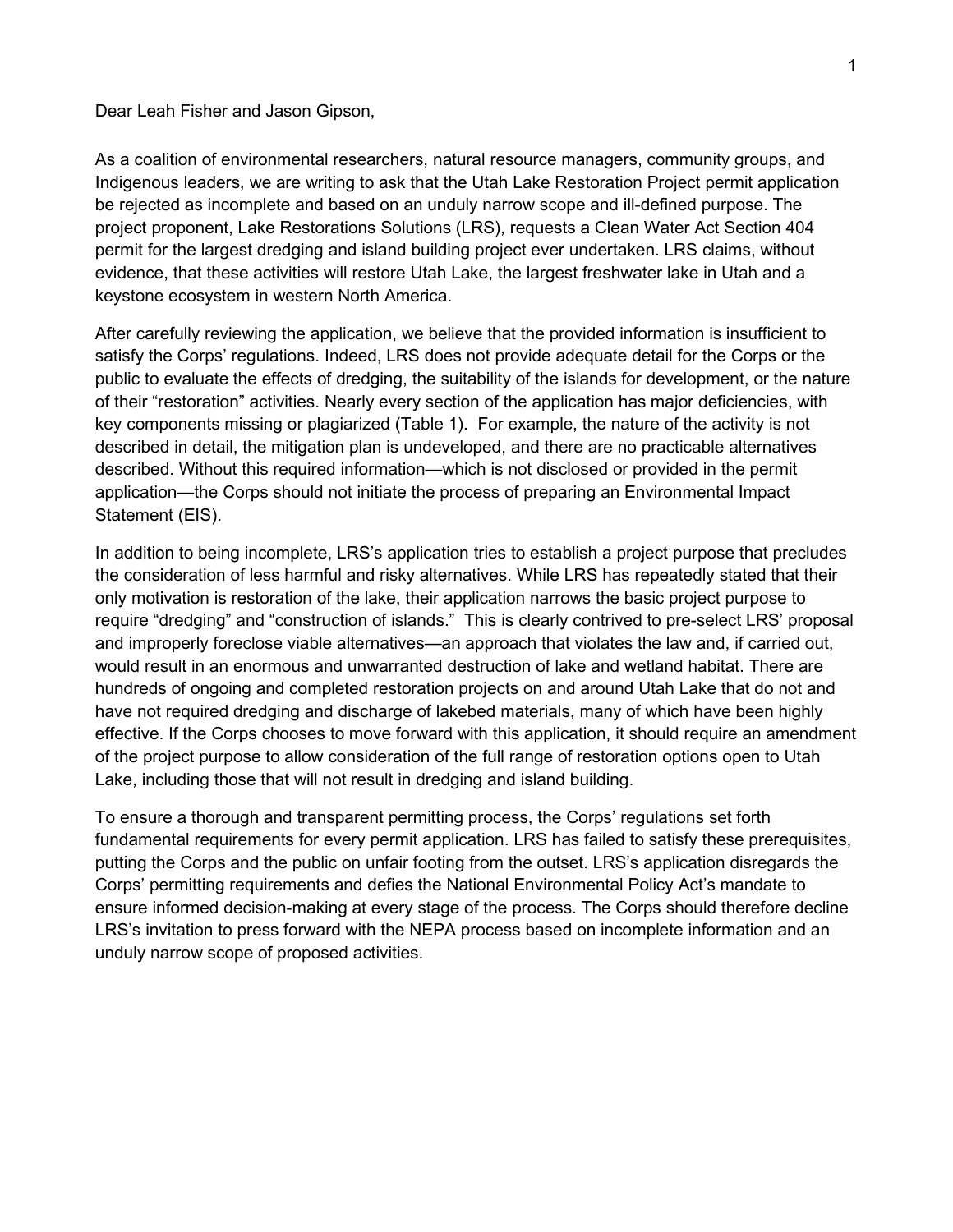In the pages below, we provide an overview of our concerns, followed by an initial set of questions. We also direct the Corps to two documents pertaining to this project:

- 1. In December of 2021, this open letter about the LRS island project was released by 117 Utah Lake experts:<https://pws.byu.edu/utahlakeislands>
- 2. In February of 2022, this nontechnical review of LRS's application to the Corps was published by 27 Utah Lake experts:<https://pws.byu.edu/utah-lake-island-response>

We hope that you will reject the application as incomplete or at least halt the permitting process until LRS provides the necessary information and revises the project scope. We would be happy to provide additional detail if this would be helpful to the Corps.

Thank you for your consideration of these concerns,

# *List of signatories:*

Tara B. B. Bishop, *PhD research scientist and Utah County resident* Gregory T. Carling, *Associate professor of geology, Brigham Young University* Mary Murdock Meyer, *Chief Executive of the Timpanogos Nation* Joshua J. LeMonte, *Assistant professor of environmental geochemistry, Brigham Young University* Craig Christensen, *Conserve Utah Valley assistant executive director* Adam Johnson, *Conserve Utah Valley assistant executive director* James Westwater, *PhD, Chair, Utah Valley Earth Forum* Michael T. Searcy*, Associate professor of archaeology, Brigham Young University* Erin F. Jones, *Environmental Science Lab manager, Brigham Young University* Linda Mooney, *Okleveuha Native American Church* James 'Flaming Eagle' Mooney, *International Indigenous Cultures* Russell Rader, *Professor of aquatic ecology, Brigham Young University* Peggy Climenson, *BS Chemistry, MS Chemistry, JD*  Richard S. Foggio, *BS Chemistry, MBA, Saratoga Springs HOA Board Member* Benjamin W. Abbott, *Assistant professor of aquatic ecology, Brigham Young University* Jani Radebaugh*, Professor of Geological Sciences, Brigham Young University* Rachel L. Buck, *Postdoctoral Fellow, Brigham Young University* Lafe Conner, *PhD, Science Teacher, Wasatch High School* Katy Knight, *MS, education administrator, Bean Life Science Museum* J. Kevin Shurtleff, *PhD Chem*, MBA, *Associate Professor of Chemistry, Utah Valley University* Byron Adams, *Professor of Biology, Brigham Young University* Ryan Stewart, *Professor of plant ecophysiology, Brigham Young University* Rebecca Finger-Higgens, *PhD research scientist and Grand County, UT resident*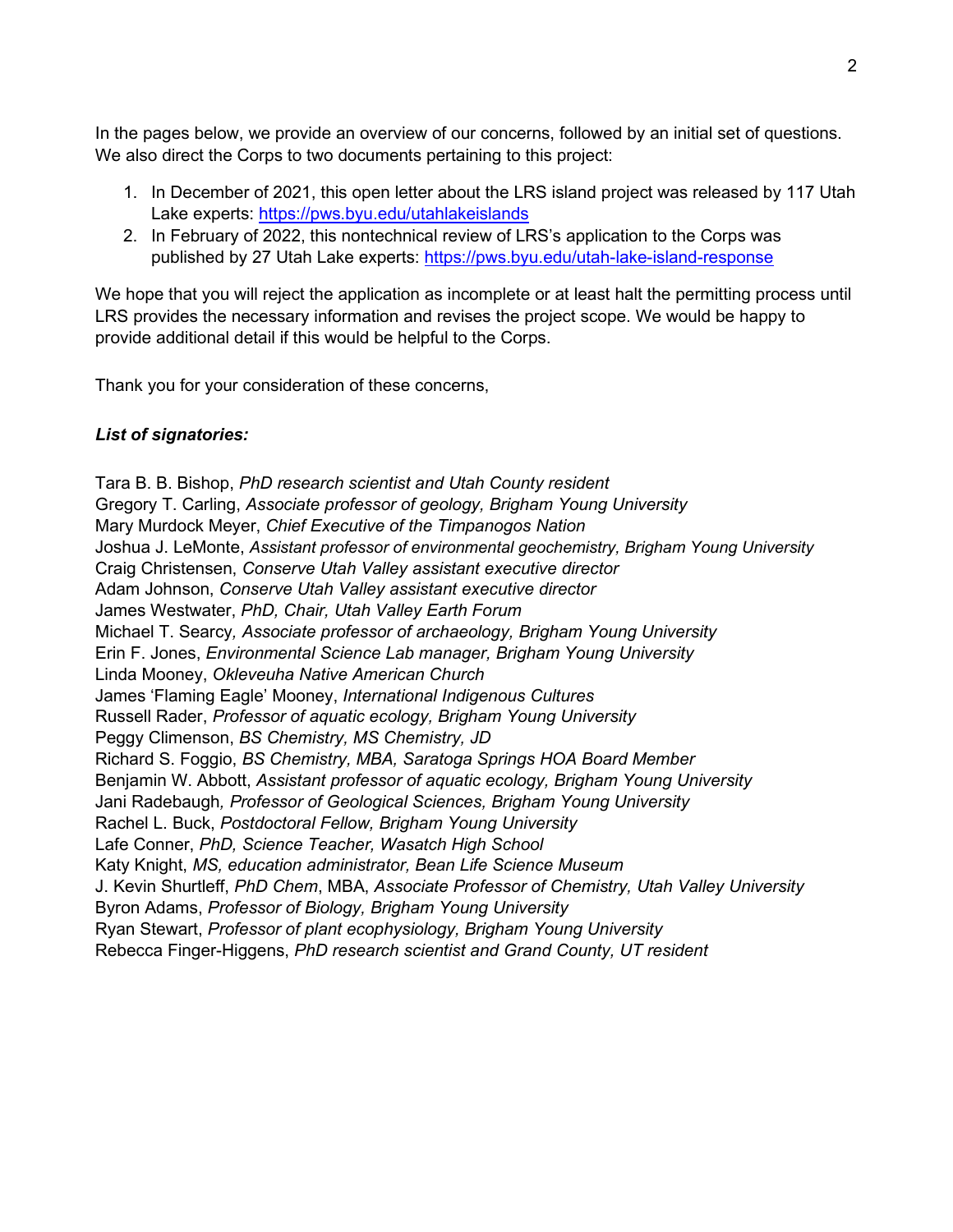# **Overview of project deficiencies**

| Table 1. Partial list of problems with the application                                                                              |                                                                                                                                                                                                                      |                                                                                                                                                                |
|-------------------------------------------------------------------------------------------------------------------------------------|----------------------------------------------------------------------------------------------------------------------------------------------------------------------------------------------------------------------|----------------------------------------------------------------------------------------------------------------------------------------------------------------|
| Problem                                                                                                                             | <b>Applicable topics</b>                                                                                                                                                                                             | <b>Section numbers</b>                                                                                                                                         |
| Not<br>finished or<br>improperly<br>completed                                                                                       | Description of the development activities<br>on the islands, including the infrastructure<br>needed to support that development                                                                                      | 2.2; 4.0-3; 5.1-3; 5.4; 5,5.17                                                                                                                                 |
|                                                                                                                                     | Description of the restoration activities,<br>including water quality improvements and<br>invasive species removal                                                                                                   | Water quality - 2.2; 3.9.4; 5.5.16; 4.1; 4.3;<br>5.4.1-8; 5.4.2; 5.4.27; 5.6.2<br>Invasive species - 5.4.9; 5.4.11; 5.4.25&28; 5.5;<br>5.5.9                   |
|                                                                                                                                     | Timeline of proposed activities                                                                                                                                                                                      | No timeline or duration specified; 3.10.4.3; 4.1                                                                                                               |
|                                                                                                                                     | Visual impact assessment analysis                                                                                                                                                                                    | None provided in section 3 (incomplete); 5.4.18                                                                                                                |
|                                                                                                                                     | Information about impoundment structures<br>relative to safety criteria                                                                                                                                              | 5.5.27                                                                                                                                                         |
|                                                                                                                                     | Type of material being discharged (neither<br>in-situ sediment or imported rock)                                                                                                                                     | 5.5.18; 5.4.22                                                                                                                                                 |
|                                                                                                                                     | Demonstration of claimed benefits of the<br>project                                                                                                                                                                  | No data/modeling included in 5.4.3 or 4; and<br>available data demonstrating limits of the<br>claimed benefits are omitted                                     |
|                                                                                                                                     | Analysis of practical alternatives                                                                                                                                                                                   | Not included; 6.0                                                                                                                                              |
| Inadequate<br>detail<br>(Most<br>sections of<br>the<br>application,<br>including<br>the topics<br>and<br>sections to<br>the right): | Effects on threatened and endangered<br>species                                                                                                                                                                      | 3.1.5; 5.4.26; 5.5.10                                                                                                                                          |
|                                                                                                                                     | Effects on cultural/archaeological<br>resources                                                                                                                                                                      | 3.2; 5.3; 5.5.6-8; 5.6.2                                                                                                                                       |
|                                                                                                                                     | Effects on other beneficial uses                                                                                                                                                                                     | 3.8.1; 3.9.2.1                                                                                                                                                 |
|                                                                                                                                     | Measures to protect water quality and<br>habitat during project construction                                                                                                                                         | 5.4.2                                                                                                                                                          |
|                                                                                                                                     | Agency and stakeholder engagement (no<br>public or tribal meetings)                                                                                                                                                  | Appendix A                                                                                                                                                     |
|                                                                                                                                     | Mitigation and monitoring plan                                                                                                                                                                                       | 3.5; 3.7.6.3; 5.4.26; 5.5.5; 5.5.7; 5.6; 5.6.2/3                                                                                                               |
|                                                                                                                                     | Operations and management plan                                                                                                                                                                                       | sections 4 & 7                                                                                                                                                 |
| Plagiarized                                                                                                                         | An online plagiarism check found that<br>approximately 25% of the application<br>(excluding references and section titles)<br>was plagiarized. We confirmed more than<br>15 instances of major plagiarism, including | text in the following sections: 3.1.4.2.1; 3.1.5;<br>3.1.5.2.10; 3.1.5.2.11; 3.1.6.4.1; 3.1.6.5.2; 3.2;<br>3.4.7; 3.5.4.2.1; 3.7.6.4; 3.9.3; 3.9.5.2.2; 5.2; 6 |

# *LRS has failed to establish a need for the project nor defined the scope and/or scale*

The LRS proposal submitted to the Army Corps describes four main activities: 1) dredging the lakebed, 2) constructing islands, 3) expanding wetlands, and 4) building infrastructure. LRS claims that these activities are needed to restore the lake because "the sediments are believed to contain elevated nutrients that contribute to the ongoing water quality concerns." LRS provides no references or new data to support this claim, which is directly contradicted by multiple studies showing natural concentrations of nutrients for most of the lake. LRS provides no evidence to show that the project will improve water quality or conserve water. Despite being the premise of the permit proposal, LRS has not determined the type and composition of sediment to be dredged, nor whether it is suitable for island construction. In addition to not providing sufficient data to establish the need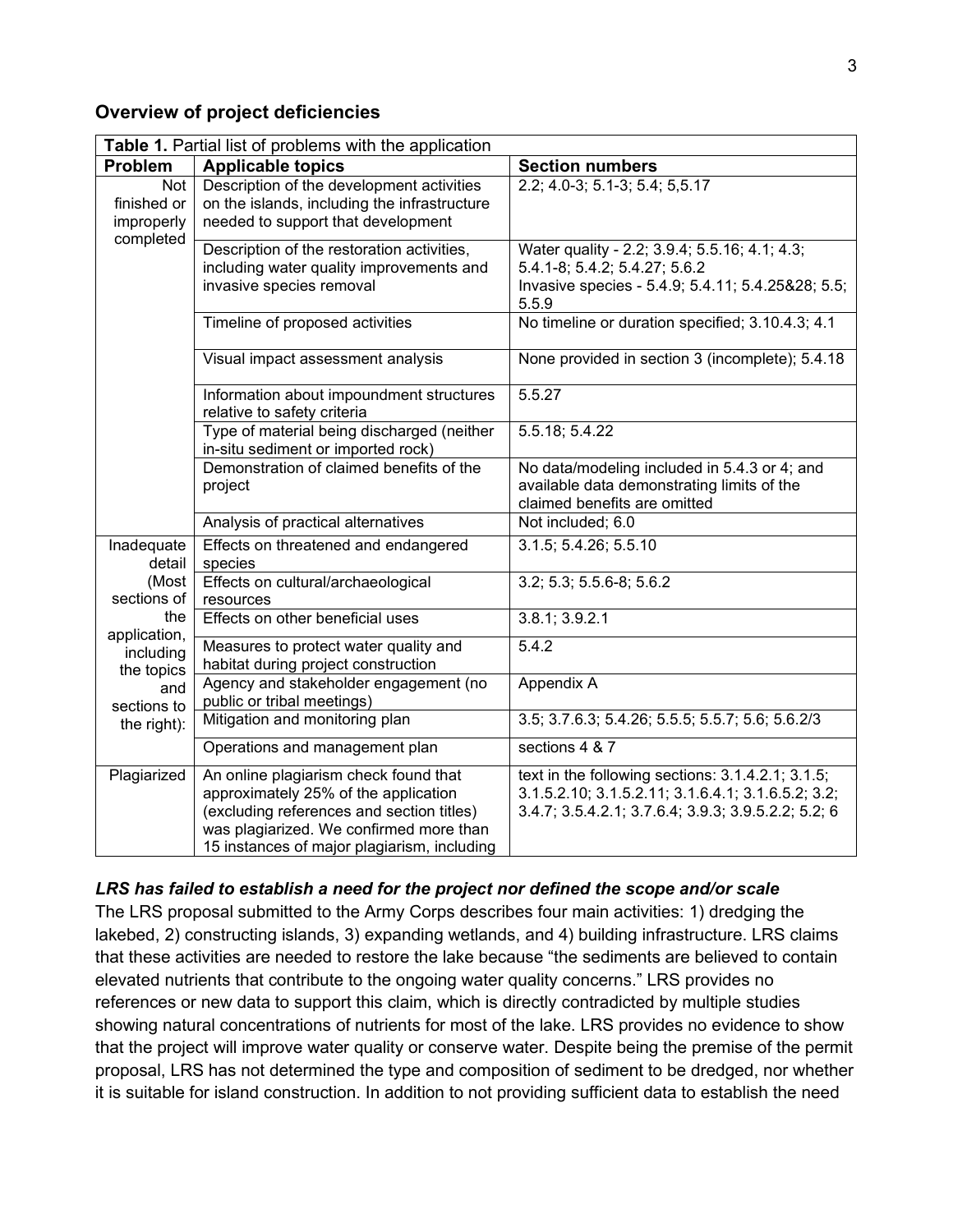for the project, LRS does not establish the scope or scale of the project. This ill-defined project precludes the ability to provide a thorough technical review.

## *The application lacks required details of the proposed island developments*

The application does not include a description of the island developments nor impacts from widespread construction and permanent habitation on the lake. Despite the enormous scale of the development involved, LRS has not disclosed the number of homes, residents, multi-story buildings, or infrastructure needed to support a new city on the islands. It is impossible to evaluate the feasibility, safety, and environmental impacts of the proposal without details about the island development.

## *No timeline is given for the project*

While the application does not specify the duration of dredging, LRS's [original proposal](https://ffsl.utah.gov/wp-content/uploads/UtahLakeRestorationProject-DigitalRedacted-011718-1.pdf) estimated that it would take *"60 dredgers working 20 hours a day, six days a week, for eight years to move this quantity of material."* The current application downplays this disruption by suggesting that dredging *"will cause a temporary short-term, localized disturbance of water quality*." The consequences of this dredging will have devastating effects on the lake food web including, a decline in grazing zooplankton and benthic detritivores resulting in an increase in phytoplankton production and oxygen "dead zones". LRS has disclosed elsewhere that the project could take 15-40 years, but this information is not included in the application. A description of start and end dates for each activity is required by the Corps and needed to assess potential impacts. As a result, the Corp's should follow its regulations and deny the application as incomplete.

## *Restoration plan and alternatives analysis have not been submitted*

LRS does not include evidence or explanations of how their activities could benefit the ongoing recovery of Utah Lake. The application lacks an aquatic species restoration plan, invasive species management plan, and descriptions of how impacts of dredging and island building will be mitigated or avoided. Likewise, the *"Alternatives Analysis"* required by NEPA has not yet been started.

These omissions are particularly troubling because nearly 50 years of coordinated restoration has allowed the lake to begin an ecological recovery regarding its hydrology, ecology, biology, and other beneficial uses. Invasive phragmites has been successfully reduced by 70%, invasive carp have been decreased by 75%, algal bloom intensity and duration have decreased for most of the lake, and the endemic June Sucker fish was recently downlisted from endangered to threatened (here is an overview of the [history and current status of Utah Lake\)](https://pws.byu.edu/utah-lake/about-utah-lake).

As practicable alternatives exist, but have not yet been evaluated, the proposal should be rejected or delayed until it is demonstrated that this proposal is the least harmful alternative. That analysis is critical to evaluate—from the outset—whether the project goals could be better achieved through less destructive and damaging interventions, including a "no-action alternative." This requirement is especially important in this case, where the proposed project could reverse decades of successful restoration work and harm water quality based on a project "need" that does not exist. While it is common for some details to be finalized during the EIS stage of a proposal, we are aware of no projects of this size that have had such an undeveloped restoration and mitigation plan at the time of application. As a result, the Corp's should follow its regulations and deny the application as incomplete.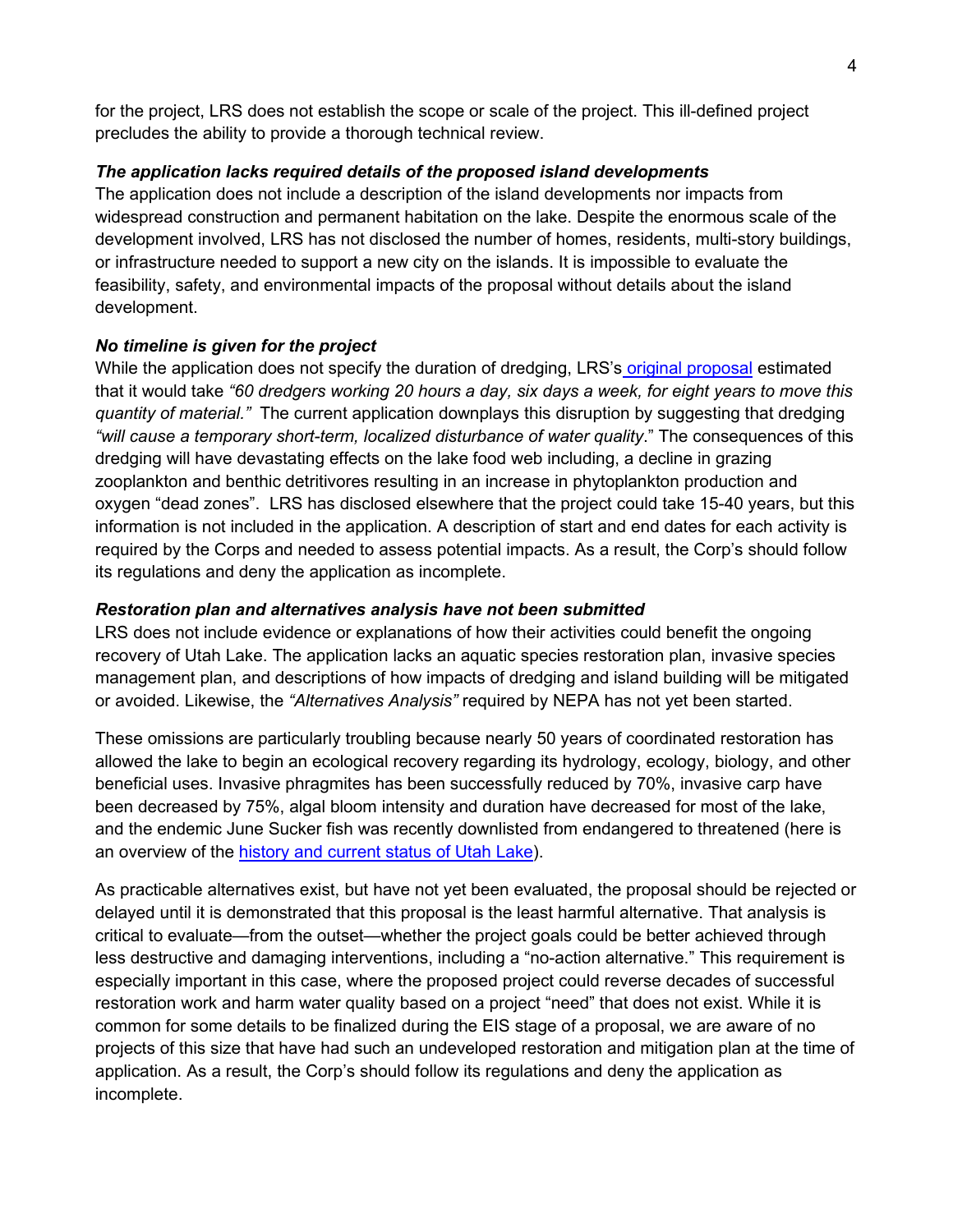### *Additional questions*

While the LRS application raises too many questions to enumerate, we provide a partial list of basic questions that LRS should answer at this time so that the Corps and public can assess the permit application. These questions are organized based on the Corps [permit checklist](https://www.spk.usace.army.mil/Portals/12/documents/regulatory/pdf/IP_Info.pdf):

## *Purpose, need, scope of the project*

- 1. What specific restoration activities are being proposed and how do they compare with, support, or interfer with other ongoing restoration projects?
- 2. What evidence is there that the lake is on a negative trajectory, or continues to degrade?
- 3. What is the need for the proposed project? LRS fails to demonstrate or support with evidence their most fundamental claim, that dredging will result in comprehensive restoration of the lake ecosystem. While the proposal claims upfront to be a project designed to restore the lake, the proposed actions are clearly not for restoration. Therefore, the proposal fails to demonstrate or support with evidence the need for this project.
- 4. What is the timeline for the various project activities?
- 5. What evidence does LRS have that dredging Utah Lake deeper will actually reduce algal blooms and improve water quality? In other words, do they have evidence that deeper, eutrophic, lakes do NOT suffer from algal blooms?
- 6. What evidence is there that this amount of dredging will benefit Utah Lake? For example, in areas with elevated nutrient sediment concentrations, how much will algal productivity be affected by their removal?

# *Dredging activities*

- 7. What is the type and composition of the sediment where dredging will occur?
- 8. What is the lateral extent and vertical depth of the sediments claimed to contain nutrients causing algal blooms?
- 9. Where and when will the proposed dredging occur, especially Phase 1?
- 10. What are the dredging limits for water quality during proposed activity?
- 11. What equipment will be used for dredging? What equipment would be used for the discharge of the dredged sediments?
- 12. During dredging, how will sediments from adjacent undisturbed lakebed be kept from entering dredged areas due to currents and wave action during the dredging process? How will this influx impact the project dredging timeline?
- 13. Can dredging of sediment to create artificial islands in the lake actually reduce nutrient loads? Especially considering that those sediments will remain in the lake as islands. Therefore, the targeted nutrients will essentially remain in the lake.

# *Infrastructure and equipment*

- 14. What is the specific layout and dimensions of islands, roads, and other proposed changes?
- 15. What structures are proposed to be built on the sediment containment areas (i.e. islands), and what data are available proving long-term safety for those structures in normal and natural disaster conditions?
- 16. What equipment will be used to build the structures (i.e., containment areas and islands)?
- 17. How much 'imported' material will be needed? What and where is the proposed source of this material? In another document, LRS estimates spending \$357 million on imported material for islands.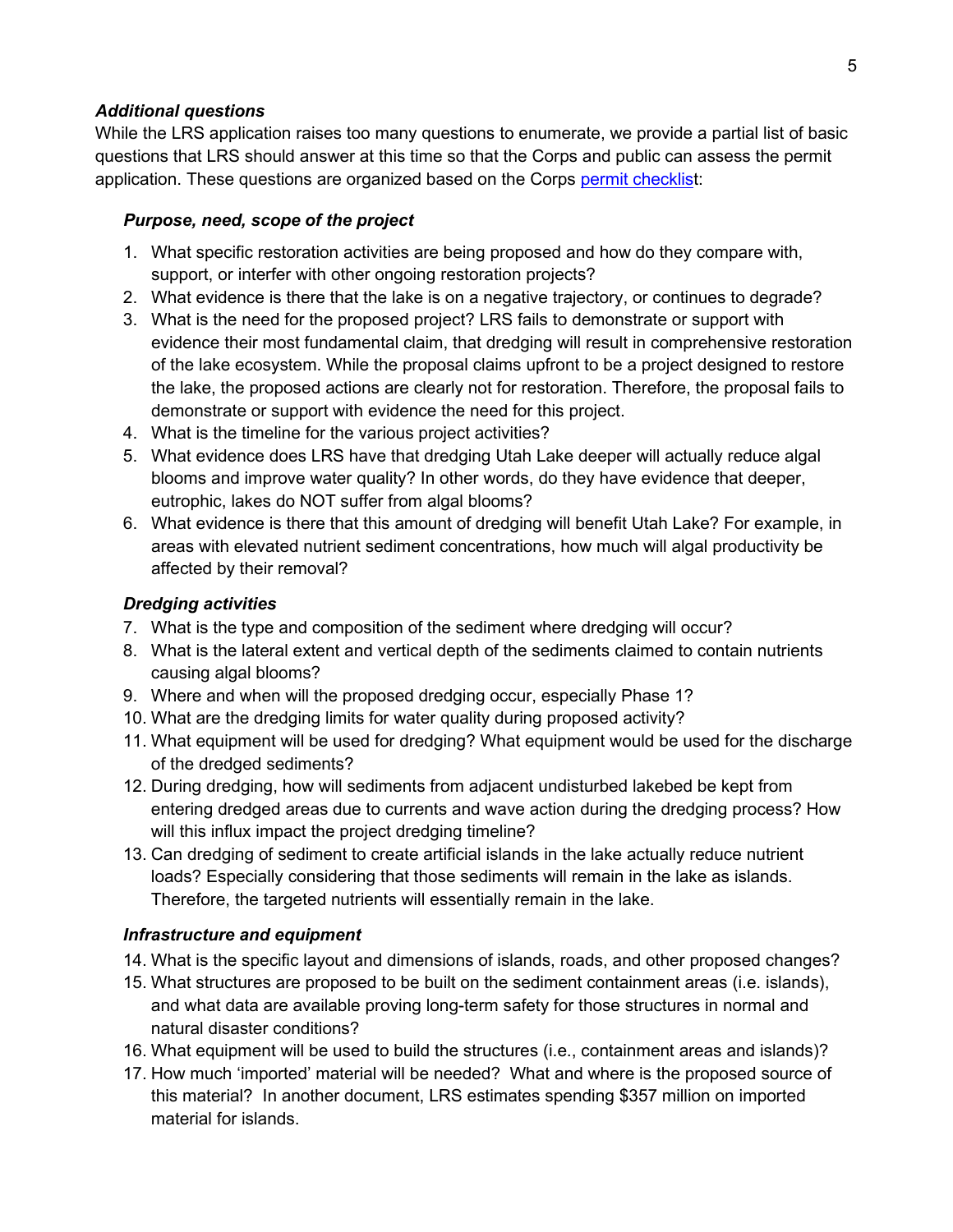- 18. What is the reported lifetime of containment materials such as Geotubes (or the material LRS plans to use as it is not disclosed)?
- 19. What is the linear distance of waterway that will be impacted by the entire project?
- 20. Where are access points and where will permanent or temporary construction areas be located?
- 21. What are the locations and equipment to be used for mechanical circulation and biofilters?

### *Discharge of dredged material and construction of structures*

- 22. How much wetland will be filled for bringing in dredging equipment and construction of roadways connecting the islands to shore? What is the surface area of wetlands that will be impacted by the entire project?
- 23. What are the means by which the discharge is to be done? (backhoe, dragline, etc.)
- 24. Do the containment/impoundment structures demonstrate the structure complies with established state dam safety criteria?

## *Endangered species, plant, and animal life*

- 25. How much damage and loss of life will the dredging activity cause to fish and other aquatic organisms living in the lake?
- 26. What would be the temporary impacts of dredging, including duration and impact on water and air quality, noise levels, recreation, wildlife, currently successful invasive species removal programs and June Sucker recovery?
- 27. What will be the effects of the project during construction and afterwards on water quality from turbidity, suspension/ release of toxic substances, fish kills, and algal and cyanobacteria blooms?
- 28. What will be the impact on adjoining water bodies (Jordan River to the Great Salt Lake, Provo Bay, Provo River and upstream reservoirs) and downstream water users during dredging and in the long term? Active storage versus inactive storage.

# *Mitigation --- including invasive species, water quality, environmental health impacts and cultural resources of archeological/historical significance*

- 29. What will be the impact of imported material on Utah Lake and adjoining water bodies if the project is abandoned or left uncompleted?
- 30. What and where are toxic materials and amounts currently encapsulated in sediments? How will dredging and island building be conducted so these materials do not present a health concern now or in the future?
- 31. How will permanent sequestration of pollutants be ensured in the island containment areas? What hydrological and reactive transport assumptions are being made about pollutant mobility and residence time?
- 32. What measures will be put in place, and when, to protect newly created dredge containment areas from being colonized with invasive plant species and becoming habitat for invasive fish species?
- 33. What will be the impacts of seismic, spring, and geothermal activity on dredge containment areas?
- 34. How much will it cost to complete the proposed (but undefined) restoration activities that are not related to dredging or island building (no-action as a practicable alternative)?